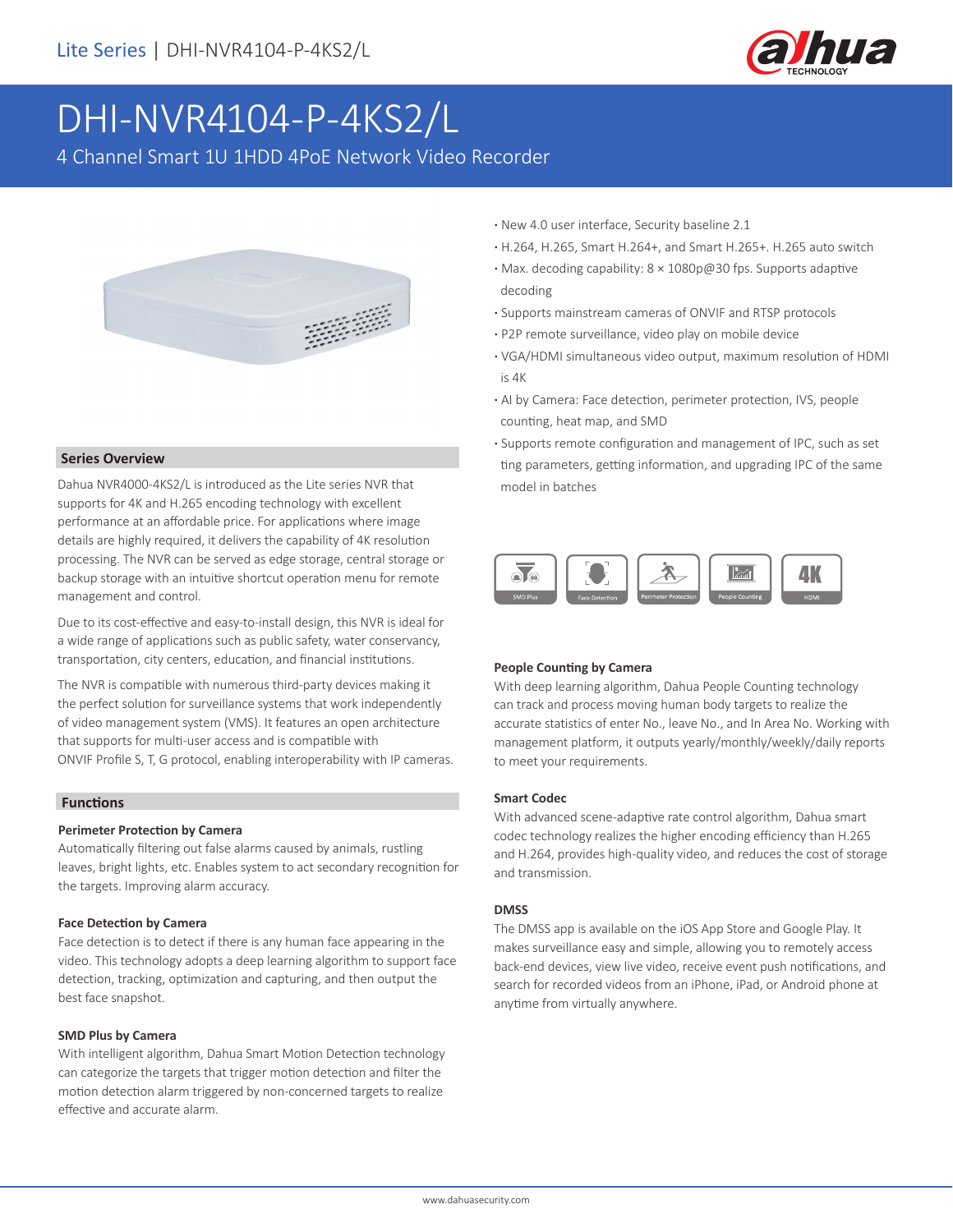# Lite Series | DHI-NVR4104-P-4KS2/L

## **Technical Specification**

| System                         |                                                                                                                                                                                                   |  |  |  |
|--------------------------------|---------------------------------------------------------------------------------------------------------------------------------------------------------------------------------------------------|--|--|--|
| Main Processor                 | Industrial-grade embedded processor                                                                                                                                                               |  |  |  |
| <b>OS</b>                      | <b>Embedded Linux</b>                                                                                                                                                                             |  |  |  |
| <b>Operation Interface</b>     | Web/operating in local GUI                                                                                                                                                                        |  |  |  |
| Perimeter Protection by Camera |                                                                                                                                                                                                   |  |  |  |
| Performance                    | 4 channels                                                                                                                                                                                        |  |  |  |
| AI Search                      | Search for pictures by channel, time and event type                                                                                                                                               |  |  |  |
| Face Detection by Camera       |                                                                                                                                                                                                   |  |  |  |
| Performance                    | 4 channels                                                                                                                                                                                        |  |  |  |
| <b>Face Attributes</b>         | 6 attributes: Gender, age, glasses, expression, mouth<br>mask, and beard                                                                                                                          |  |  |  |
| AI Search                      | Search for pictures by channel, time and face attributes                                                                                                                                          |  |  |  |
| SMD Plus by Camera             |                                                                                                                                                                                                   |  |  |  |
| Performance                    | 4 channels                                                                                                                                                                                        |  |  |  |
| AI Search                      | Search by target classification (human, vehicle)                                                                                                                                                  |  |  |  |
| Video                          |                                                                                                                                                                                                   |  |  |  |
| <b>Access Channel</b>          | $\overline{4}$                                                                                                                                                                                    |  |  |  |
| Network Bandwidth              | Access: 80 Mbps; Storage: 80 Mbps; Forward: 60 Mbps                                                                                                                                               |  |  |  |
| Resolution                     | 8MP; 6MP; 5MP; 4MP; 3MP; 1080p; 720p; D1                                                                                                                                                          |  |  |  |
| <b>Decoding Capability</b>     | 8 × 1080p@30 fps                                                                                                                                                                                  |  |  |  |
| Video Output                   | 1 × VGA output, 1 × HDMI output, supports<br>simultaneous video sources output for VGA and HDMI                                                                                                   |  |  |  |
| Multi-screen Display           | 1, 4 views                                                                                                                                                                                        |  |  |  |
| Third-party Camera<br>Access   | ONVIF; RTSP                                                                                                                                                                                       |  |  |  |
| Compression                    |                                                                                                                                                                                                   |  |  |  |
| Video                          | Smart H.265/H.265/Smart H.264/H.264/MJPEG                                                                                                                                                         |  |  |  |
| Audio                          | PCM/G711A/G711U/G726/AAC                                                                                                                                                                          |  |  |  |
| Network                        |                                                                                                                                                                                                   |  |  |  |
| Network Protocol               | HTTP; HTTPS; TCP/IP; IPv4/IPv6; UPnP; SNMP; RTSP;<br>UDP; SMTP; NTP; DHCP; DNS; IP Filter; DDNS; FTP; Alarm<br>Server; IP Search (Support Dahua IP camera; DVR; NVS;<br>etc.); P2P; auto register |  |  |  |
| Mobile Phone Access            | Android; iOS                                                                                                                                                                                      |  |  |  |
| Interoperability               | ONVIF(profile T/S/G); CGI; SDK                                                                                                                                                                    |  |  |  |
| <b>Browser</b>                 | Chrome; IE9 or later; firefox                                                                                                                                                                     |  |  |  |
| Record Playback                |                                                                                                                                                                                                   |  |  |  |
| Multi-channel Playback         | Up to 4 channels for playback                                                                                                                                                                     |  |  |  |
| <b>Record Mode</b>             | Manual record; alarm recording; SMD recording; smart<br>recording                                                                                                                                 |  |  |  |
| Storage                        | Local HDD; network                                                                                                                                                                                |  |  |  |

Backup USB storage device

| Playback Function           | 1. Play/pause/stop/slow/quick/backward/by frame<br>2. Full screen, backup (video clip/file), partial zoom in,<br>and audio on/off |  |
|-----------------------------|-----------------------------------------------------------------------------------------------------------------------------------|--|
| Storage                     |                                                                                                                                   |  |
| Disk Group                  | Yes                                                                                                                               |  |
| Alarm                       |                                                                                                                                   |  |
| General Alarm               | Motion detection, privacy masking, video loss, scene<br>changing, PIR alarm, IPC external alarm                                   |  |
| Anomaly Alarm               | Camera disconnection, storage error, disk full, IP conflict,<br>MAC conflict, login locked, and cybersecurity exception           |  |
| Intelligent Alarm           | Face detection, perimeter protection (intrusion and<br>tripwire), IVS, people counting, heat map, and SMD<br>alarms               |  |
| Alarm Linkage               | Recording, snapshot, audio, buzzer, log, preset, and<br>email                                                                     |  |
| <b>External Port</b>        |                                                                                                                                   |  |
| Audio Input                 | $1 \times$ RCA input                                                                                                              |  |
| Audio Output                | $1 \times$ RCA output                                                                                                             |  |
| HDD                         | 1 SATA III ports, up to 10 TB for a single HDD. The<br>maximum HDD capacity varies with environment<br>temperature                |  |
| USB                         | $2 (2 \times back USB2.0)$                                                                                                        |  |
| HDMI                        | 1 (supports up to 4K resolution output)                                                                                           |  |
| VGA                         | $\mathbf{1}$                                                                                                                      |  |
| Network                     | $1 \times R$ J-45, 10/100 Mbps self-adaptive Ethernet port                                                                        |  |
| POE                         | $\overline{4}$                                                                                                                    |  |
| General Parameter           |                                                                                                                                   |  |
| Power Supply                | 48 V/53 V DC, 1.25 A/1.13 A                                                                                                       |  |
| Power Consumption           | < 10 W (HDD not included, idling)<br>Total output power of PoE is 36W, the maximum output<br>power of a single port is 25.5W      |  |
| Net Weight                  | 0.50 kg (1.10 lb)                                                                                                                 |  |
| Gross Weight                | 1.43 kg (3.15 lb)                                                                                                                 |  |
| <b>Product Dimensions</b>   | 204.6 mm × 206.4 mm × 48.1 mm (8.06" × 8.12" × 1.90")<br>$(W \times L \times H)$                                                  |  |
| Package Dimensions          | 96 mm × 364 mm × 261 mm (3.78" × 14.33" × 10.28")<br>$(W \times L \times H)$                                                      |  |
| <b>Operating Conditions</b> | $-10$ °C to +50 °C (+10 °F to +122 °F)                                                                                            |  |
| <b>Storage Conditions</b>   | 0 °C to +40 °C (32 °F to 104 °F)                                                                                                  |  |
| Operating Humidity          | 10%~93%                                                                                                                           |  |
| Storage Humidity            | 30%~85%                                                                                                                           |  |
| Operating Altitude          | 3000 m (9842.52 ft)                                                                                                               |  |
| Installation                | Desktop mounted                                                                                                                   |  |
| Certifications              | CE: EN62368-1; EN55032,EN55024, EN55035, EN61000-<br>3-2, EN61000-3-3 EN50130-4<br>FCC: Part 15 Subpart B                         |  |